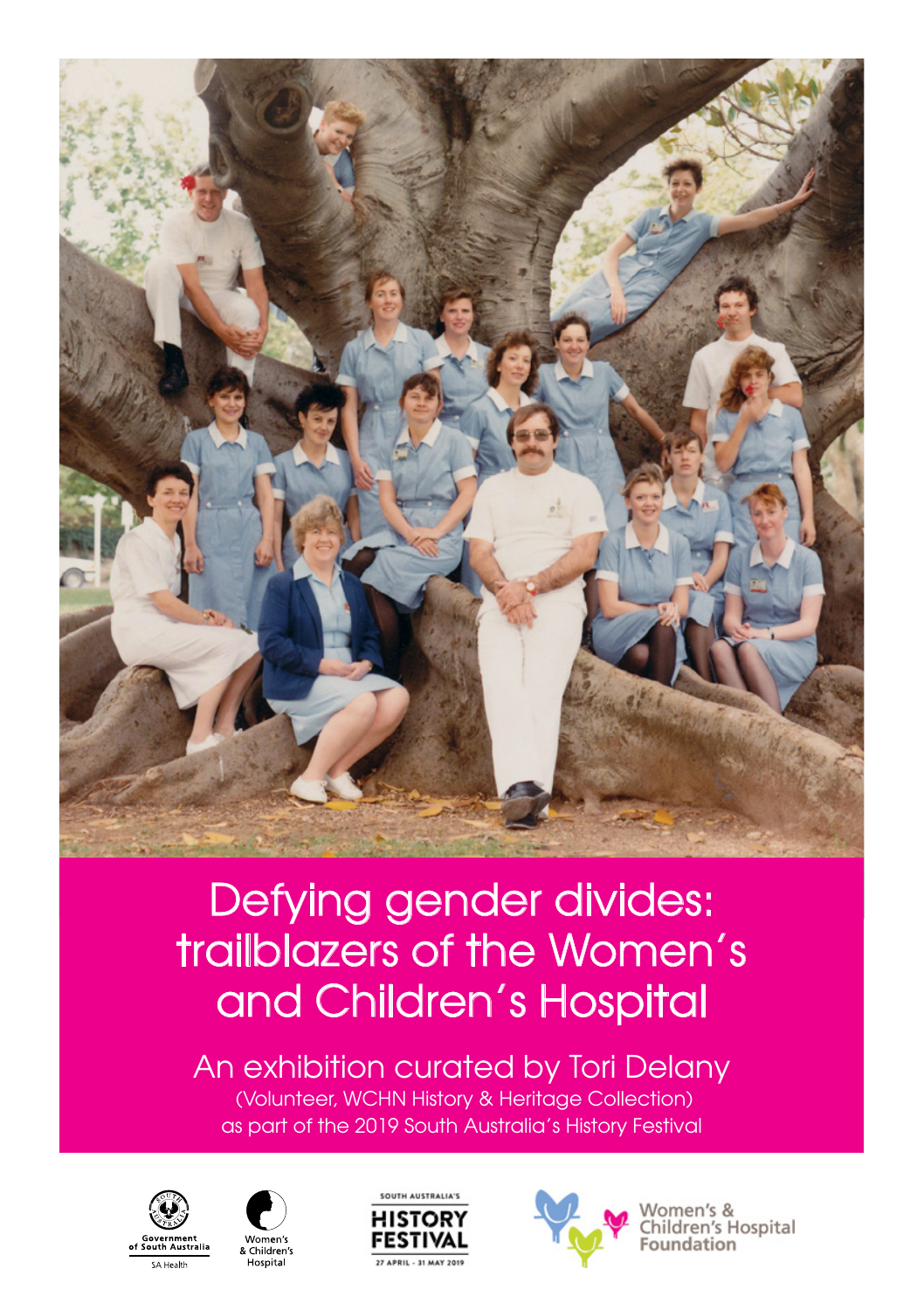Within certain key disciplines of healthcare, gender stereotyping has historically been well entrenched. Medicine was seen as a role for men, and nursing as a role for women. In the history of the Women's and Children's Health Network, a number of individuals have defied these socially constructed gender roles to chase their dream careers at one of the Network's major hospitals. The exhibition *Defying gender divides* celebrates some of these men and women, and explores their complex and different experiences in the fields of medicine, child nursing and midwifery.

In the late 19th and early 20th centuries, women in Australia were dissuaded from seeking work outside of the home, and often denied opportunities to participate in tertiary education. Women who desired to pursue careers in medicine faced a significant barrier in the form of deeply conservative views about the capabilities of women, and a belief that they were inherently unsuited to the role of physician. The Adelaide Children's Hospital (ACH) benefited from the contributions of some trailblazing women in South Australia who defiantly challenged these views.

Laura Fowler was the first woman to graduate in medicine from the University of Adelaide, and the first female doctor to be appointed to the ACH in 1892. Doctor Helen Mayo was highly influential. Among her many achievements, in 1909 she developed the Mothers' and Babies' Health Association, the forerunner to Child and Family Health Services. Doctor Mary Burnell was the only anaesthetist employed at the Children's Hospital during World War Two, and was on call 24 hours a day while caring for her own children. These individuals successfully entered a field that was not necessarily welcoming towards women, and made significant contributions to medicine and this Hospital in its earlier years.

While women increasingly entered the field of medicine throughout the 20th century, and this was reflected in the staff body of the ACH, it was not until the 1960s that male nurses debuted at the Hospital. One of the first male nurses to complete a full course of general nursing training here was Kevin Donahue, who graduated in 1969. From this point on, men gradually infiltrated areas of nursing at the Children's Hospital. Several of these are captured



Image: Doctor Helen Mayo



Image: Portrait of former ACH nurse trainee John Ttikirou, painted by Tori Delany, 2019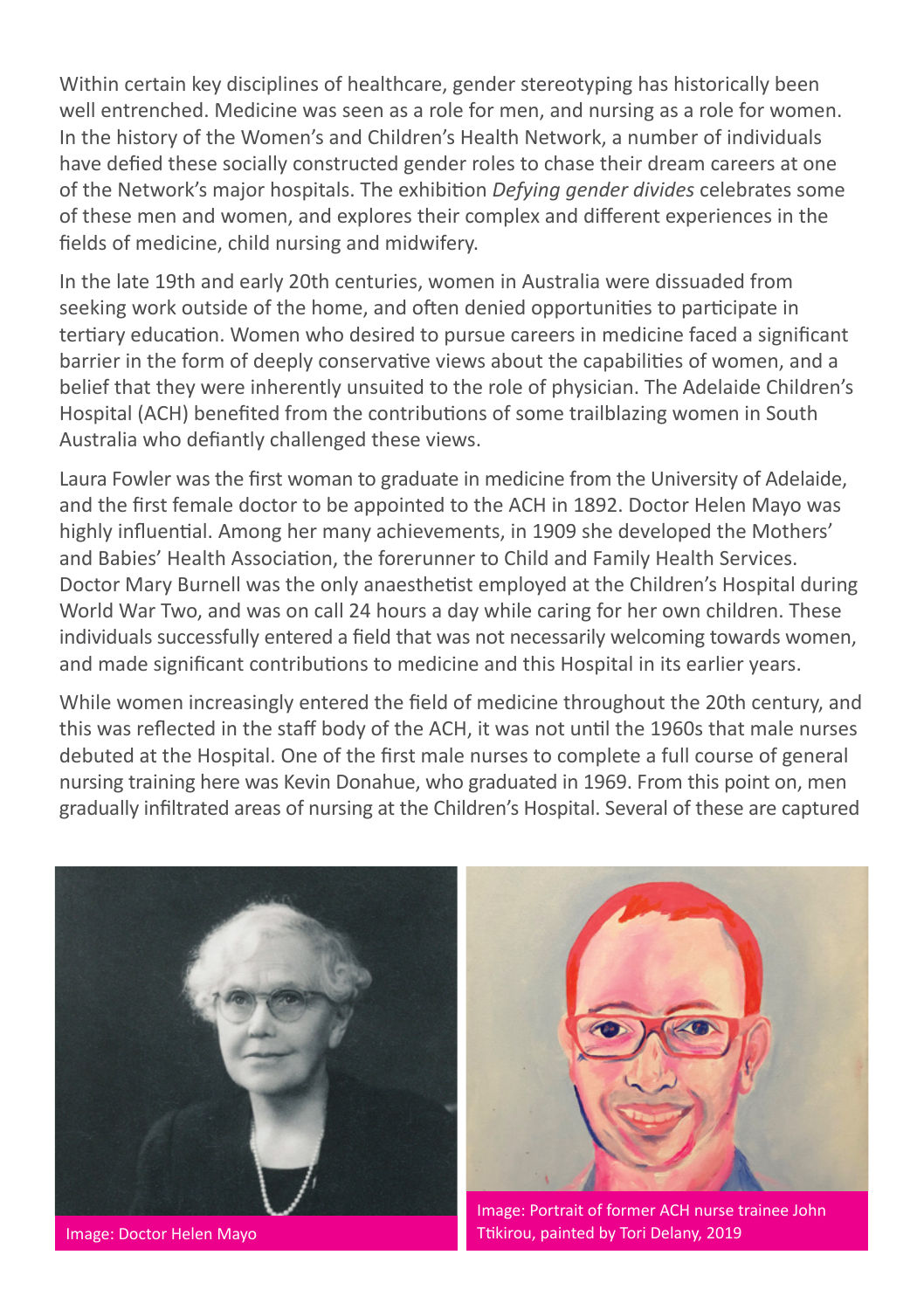in photographs showcased in the exhibition; each distinctly standing out as a single man in a sea of female peers. The exhibition also introduces a few men employed in more senior nursing positions during the 1970s, including educator and charge nurse roles.

Heading into the late 1970s and 1980s, men maintained a fairly steady presence in our trainee nursing groups. However, they rarely exceeded more than two in number per cohort of women students, and some training groups had no male participants at all. Where visual evidence could be found for these men in the History and Heritage Collection of the Women's and Children's Hospital, many have been recognised in this exhibition. *Defying gender divides* acknowledges their bravery in going against the status quo and social expectations in seeking to begin their nursing careers at the ACH during a period when training was still conducted in-house.

Historically, midwifery has been considered a women's role. The *Nurses' Registration Act* in Tasmania (1952) and Victoria (1958) specifically barred men from registering as midwives. This act was not amended until two men challenged the law in order to train as midwives in the 1970s. Although there was no specific mention that midwives had to be female in the South Australian *Nurses Registration Act*, few men entered the profession in this state during the 1970s and 1980s, and they remain a distinct minority in the midwifery field even to this day. This exhibition features profiles of select men who trained and worked at the Queen Victoria Hospital. Exploring their experiences in practising midwifery, it focuses on the ways in which their gender did or did not colour their careers.

While women now constitute a significant part of the medical profession in Australia, midwifery and nursing – especially that involving the care of children – remain feminine domains. Men continue to be very much outnumbered by women. Therefore, those men who do enter these healthcare disciplines are still blazing trails, and challenging the notion of gendered roles, just as their predecessors did four decades ago. Stay tuned: history is being rewritten with each new generation of healthcare professionals.

*Tori Delany*



Image: Queen Victoria Hospital midwife Nigel



Saunders with female staff, 1980 **Image: WCH midwife Peter Lee with Penny Evans, 2011**